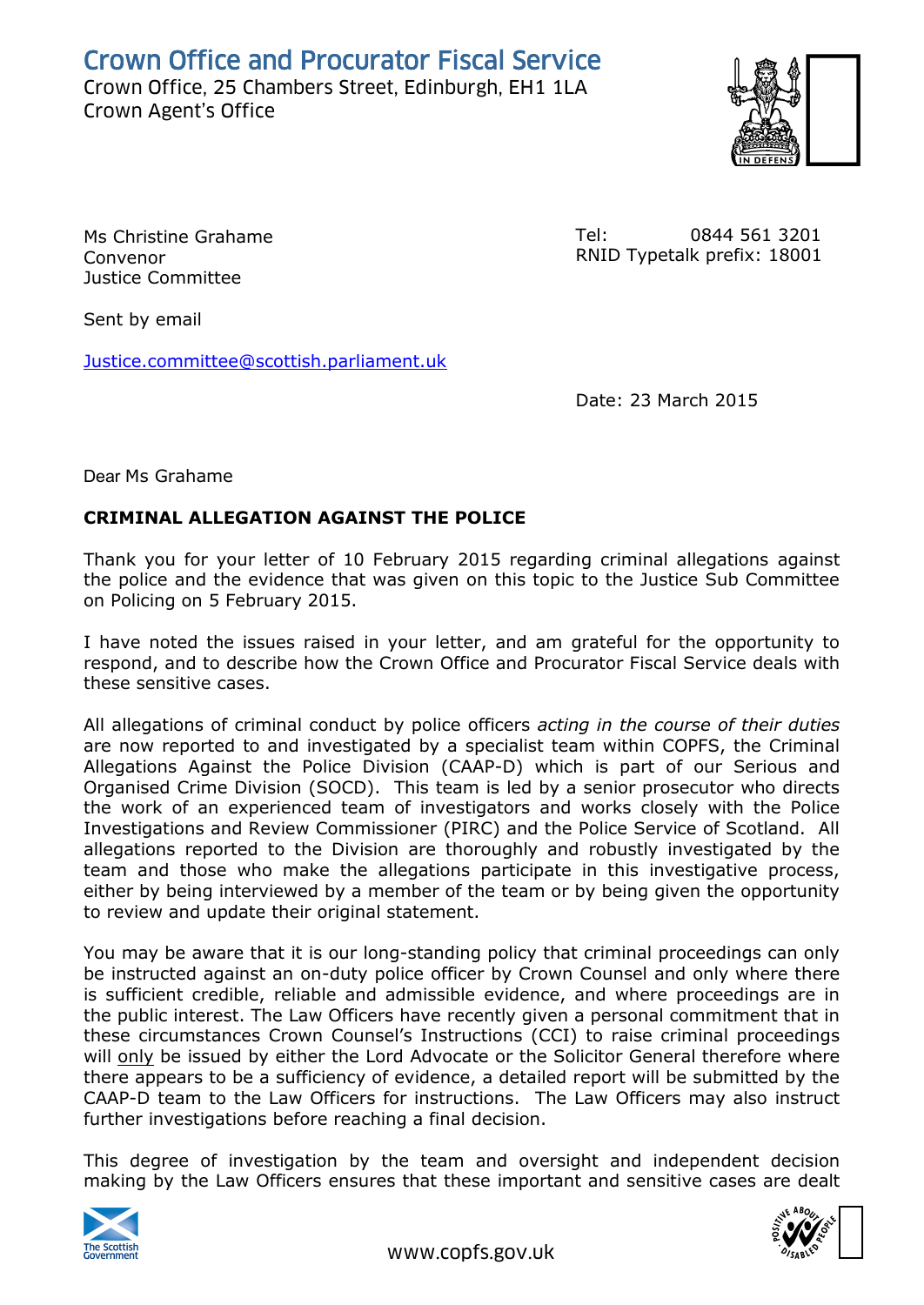with appropriately, recognising the need to provide public reassurance that allegations against the police are investigated thoroughly and independently. It may help to illustrate this point by emphasising that the process of investigation and decision making in cases against police officers, regardless of the severity of the allegation, is, in many regards, more akin to the detailed investigation and preparation of our High Court prosecutions, such as murder and rape, than cases which are prosecuted in the summary courts on the strength of an initial report from the police.

Your correspondence makes reference to the statistics contained in the Police Investigations and Review Commissioner's Report on Police Complaints: Statistics for Scotland 2013/14, and in particular to the figure of 225 cases referred to COPFS in that period of which 6.7% led to proceedings being taken.

These statistics have to be viewed in the context of how criminal allegations against the police are investigated and reported to as compared to other criminal investigations. For other criminal cases, where the accused person is not an on-duty police officer, a report will normally only be submitted to the prosecutor where the police assess that there is a sufficiency of evidence to establish the commission of a crime and the perpetrator of that crime.

This is not the case when the allegation is made that a police officer committed an offence while on duty. In such cases, there is a statutory requirement that the matter be reported to the prosecutor where the Deputy Chief Constable considers that it can reasonably be inferred that a constable may have committed a criminal offence, irrespective of the question of sufficiency of evidence. That statutory requirement is contained with Regulation 9 of the Police Service of Scotland (Conduct) Regulations 2014. This obligation to report in these circumstances does not therefore arise from any instruction or policy issued by COPFS or by the Law Officers. In the same way that we adopt a thorough and detailed process for the investigation of such cases to main public confidence, this requirement of the police to report a wider range of cases strengthens public confidence that an allegation will be considered by an independent prosecutor. Viewed in that context, I would suggest that it is not surprising that the percentage of cases proceeded with is lower for cases involving on duty police officers as compared with other accused.

Furthermore, the statistics contained within the 2013/14 report relate only to cases referred to COPFS as a result of a complaint from a member of the public. CAAP-D deal with a significant number of reports alleging criminal conduct which do not arise from such a complaint. These include, for example, reports alleging commission of road traffic offences or breaches of data protection legislation.

COPFS data indicates that in 2013/14, 135 Police Officers were the subject of criminal reports where COPFS has received a Standard Police Report. Of these, 60 officers were the subject of Court proceedings: 30 were convicted, one was found not proven, 6 were found not guilty and 23 cases are ongoing. There has not yet been a final decision on whether or not to take proceedings in respect of a further 39 officers.

I am also aware that the investigation and reporting of alleged offences by police officers in relation to data protection legislation was the subject of some discussion during the evidence taken by the sub-committee.

An impression appears to have been given that access to computer systems by police officers for legitimate enquiry risked an officer being reported for breach of data protection legislation. I wish to make it clear that officers who access information or